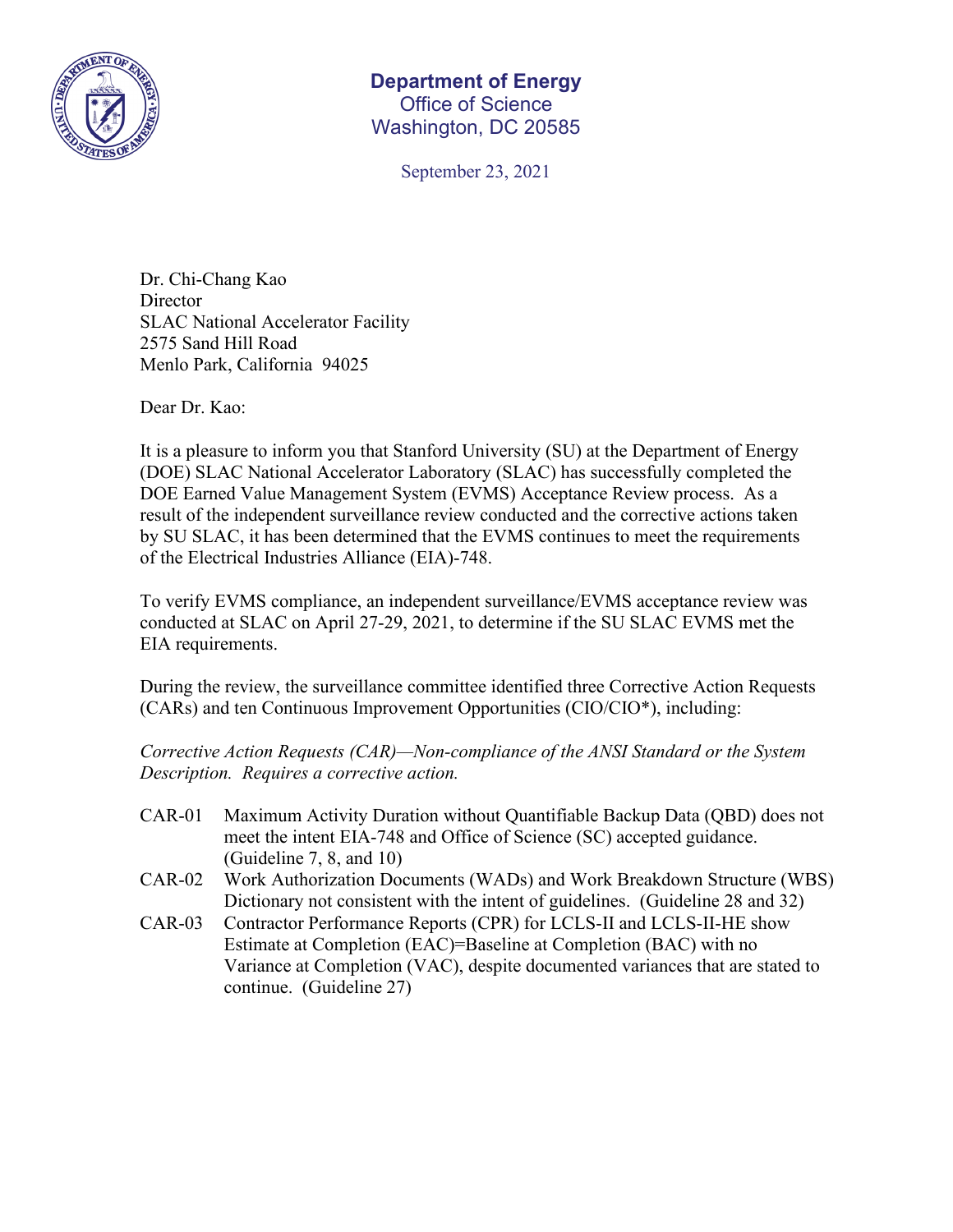*Continuous Improvement Opportunities\* (CIO\*)—A violation corrected during the review, is non-systematic, or found to be significant. Requires a corrective action.* 

- CIO\*-01 Strengthen Quality and Integrity Validation to Ensure Compliance with Procedural Guidance and Intent. (Guideline 6 and 8)
- CIO\*-02 Variance Analysis Report (VAR) signatures were not dated. Guidance states that "analysis must be accomplished on a regular, periodic basis", which cannot be verified with the undated documents provided by LCLS-II and LCLS-II-HE. (Guideline 22)
- CIO\*-03 Variance thresholds are not identified in the LCLS-II-HE Project Management Plan (PMP). Variance thresholds must be identified in PMP per the System Description, section 2.3.3 Variance Thresholds.
- CIO\*-04 Freeze Period Implementation—review and revise, as applicable, the definition of the freeze period for Baseline Change Request (BCR) implementation. Review and validate that projects are complying with the intent of the freeze period. (Guideline 30, SC Guidance)

*Continuous Improvement Opportunities (CIOs)—Enhancements, observations or other suggested improvements. No corrective action required.*

- CIO-01 The Change Control Board (CCB) log does not tie to the CPR (LCLS-II only; missing WBS 1.09).
- CIO-02 Track Management Reserve in CCB log for consistency (LCLS-II only). (Guideline 14)
- CIO-03 Suggest BCR attachments include entire project data impact (LCLS-II only). (Guideline 29)
- CIO-04 Rebaseline scope/cost/schedule is not clearly defined in the WAD—add attachment to WAD.
- CIO-05 Socialize monthly business process calendar—include standing corrective action review meeting. (Guideline 26)
- CIO-06 Date the actual cost uploaded to Cobra against standard reports from the accounting system. (Guideline 16)

SU SLAC provided a Corrective Action Plan dated August 2021 to address the CAR and CIOs/ CIO\*s. The actions undertaken by SU SLAC in the Corrective Action Plan are acceptable.